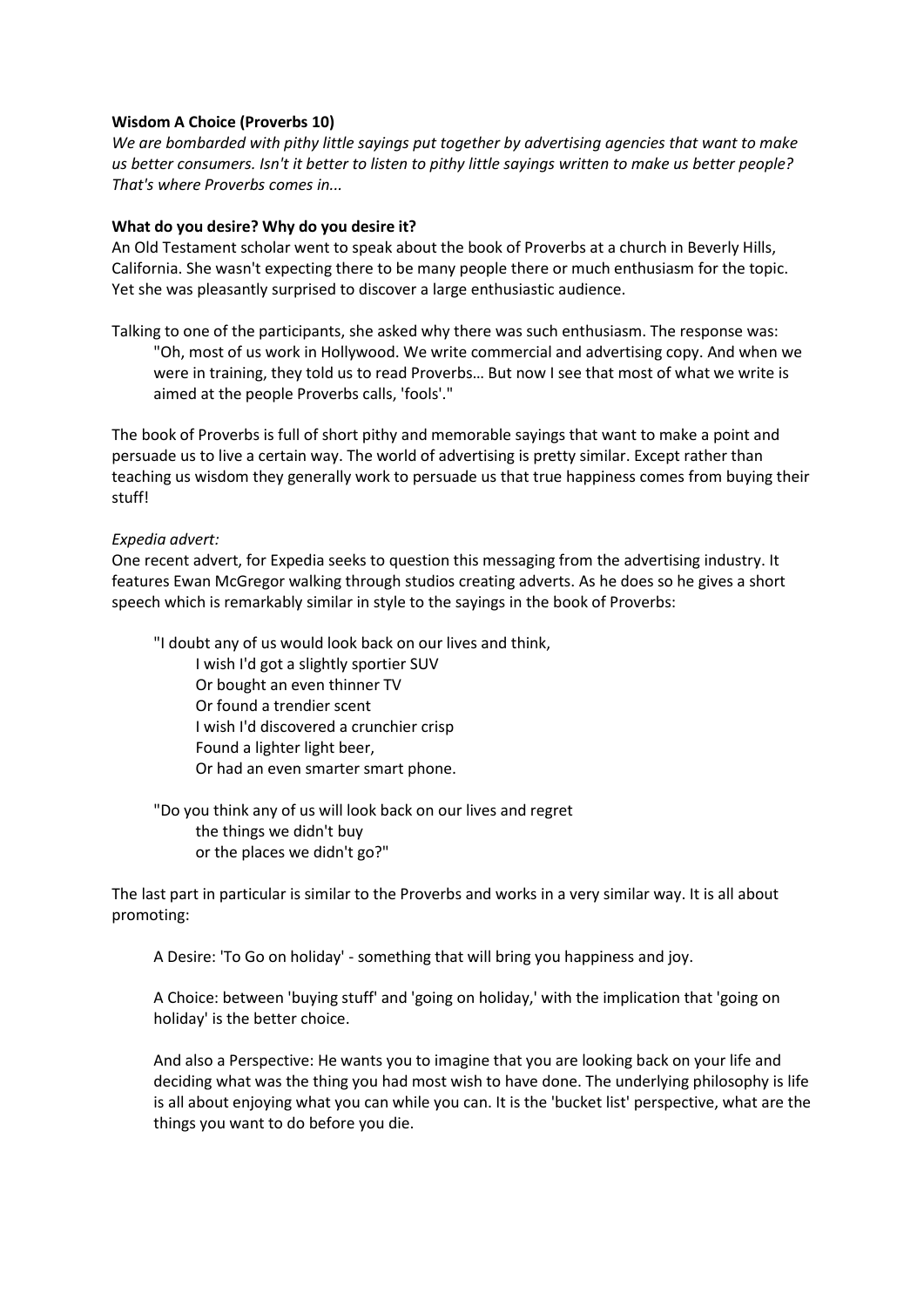Of course although the advert is set up to mock advertising that tries to make you buy stuff, it is really trying to achieve a very similar aim, it wants you to buy holidays!

We are constantly bombarded by these advertising proverbs, but what we so easily forget is that they are not designed to make us better people, but better consumers. They don't want to help us live good lives, but to spend our money.

The Proverbs in the Bible may not be performed by great actors like Ewan McGregor, accompanied by great cinematography and amazing music, but they will do you much more good - if you'll take the time to read and reflect on them.

In fact in contrast to adverts, Biblical Proverbs come from a very different perspective, offer an alternative and more fundamental choice and want to create a very different desire and delight within us.

### **The Perspective of Proverbs:**

The Expedia advert implies that what really matters in life is having great experiences through visiting lovely places. The best holiday I have been on was to visit my sister in Vietnam. The beaches were truly stunning and it was wonderful to experience something of a very different culture. Yet, I remember reflecting at one point on the holiday, that as wonderful a place as this was, that what made the holiday really good was being part of a happy family.

It's not stuff or holidays that really matter, but relationships and especially our family relationships. This is where wisdom really begins to matter. The first of Proverbs proper starts:

"A wise son brings joy to his father, but a foolish son grief to his mother." (10:1)

When we learn wisdom, we bring joy and happiness to the family and community around us. This is one part of an important perspective of Proverbs. Life is not about amassing great experiences, but helping to enable great families and communities.

In fact the whole book is rooted in the perspective of ordinary family life. Back in chapter 1, it is couched as instructions from a father to a son:

"Listen, my son, to your father's instruction and do not forsake your mother's teaching" (1:8)

Yet, that is not the only important and distinctive perspective in Proverbs. The verse before says: "The fear of the LORD is the beginning of knowledge;

fools despise wisdom and instruction." (1:7)

Behind the family setting, is a relationship with God, that acknowledges him as our Creator who wants the best for us. True wisdom comes from living in fear of him.

This perspective is not obvious in every Proverb, but it is always there and sometimes obviously so. In the Proverbs we had read it says:

"The fear of the LORD adds length to life, but the years of the wicked are cut short." (10:27)

"The way of the LORD is a refuge for the righteous,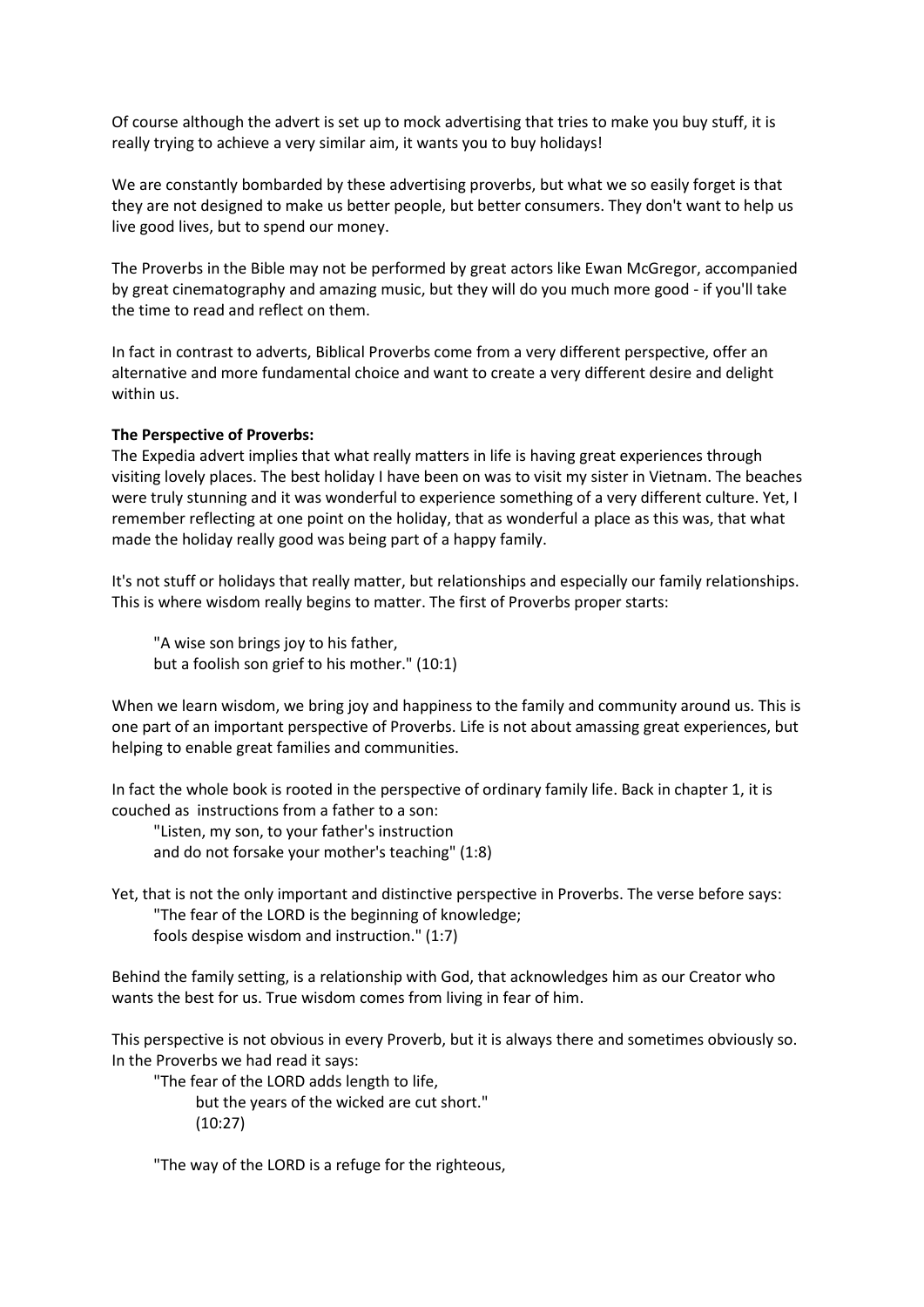but it is the ruin of those who do evil." (10:29)

Biblical Proverbs give a very different perspective to the Proverbs of adverts. They promote the importance of interpersonal relationships and even more fundamentally, they take God seriously rather than ignoring him completely.

# **Spiritual Perspective for Everyday Life:**

Yet, in bringing this new perspective like adverts, they remain rooted in the everyday life.

Just look at the topics covered in Proverbs 10:

- o Happy families (10:1)
- o Wealth and poverty (10:4)
- o Attitudes to work (10:5)
- o Education (10:14)
- o Communication (10:11)

Proverbs reminds us that our everyday decisions are fundamentally effected by our relationship with God. If our faith is just about doing spiritual things for the sake of our souls, then it is not a truly Biblical or Christian faith. No the fear of God should impact every aspect of our lives. Proverbs is a great aid in helping us see how!

# **The Choice of Proverbs:**

So, like adverts, Proverbs sets things in a perspective. They also offer us a choice.

Most of the Proverbs we read offer contrast. Notice, the word, 'but' appears in the middle of nearly all of them. In fact this is very common in the early chapters of Proverbs. In chapters 10-15, 163 out of 183 sayings are contrasts!

In chapter 10 they contrast a number of different things: Riches and Poverty Laziness and Diligence Hatred and Love

The main contrasts, however, are between the wise and the foolish and the righteous and the wicked.

How are we to understand this. Do we see the world in this black and white way, everyone is either wise or foolish or righteous or wicked? The truth is that most of us are wise some of the time and foolish some of the time. It's not that straightforward.

But the Proverbs are not set up to help us label people, but to see the choices we face day by day. The wise and the foolish are not two distinct groups of people, but rather two distinct choices that each of us may make at any moment.

The same can be said for the righteous and the wicked. In fact the point of many of the Proverbs in chapter 10 is to highlight the choice we often face between righteousness and wickedness. They want to persuade us that choosing righteousness is the wise choice.

Righteousness is of course closely associated with the fear of the LORD and so wisdom. It means as those who are saved by faith in Christ, we desire to live the way God shows us. As disciples of Christ we want to be obedient to all he and God commands.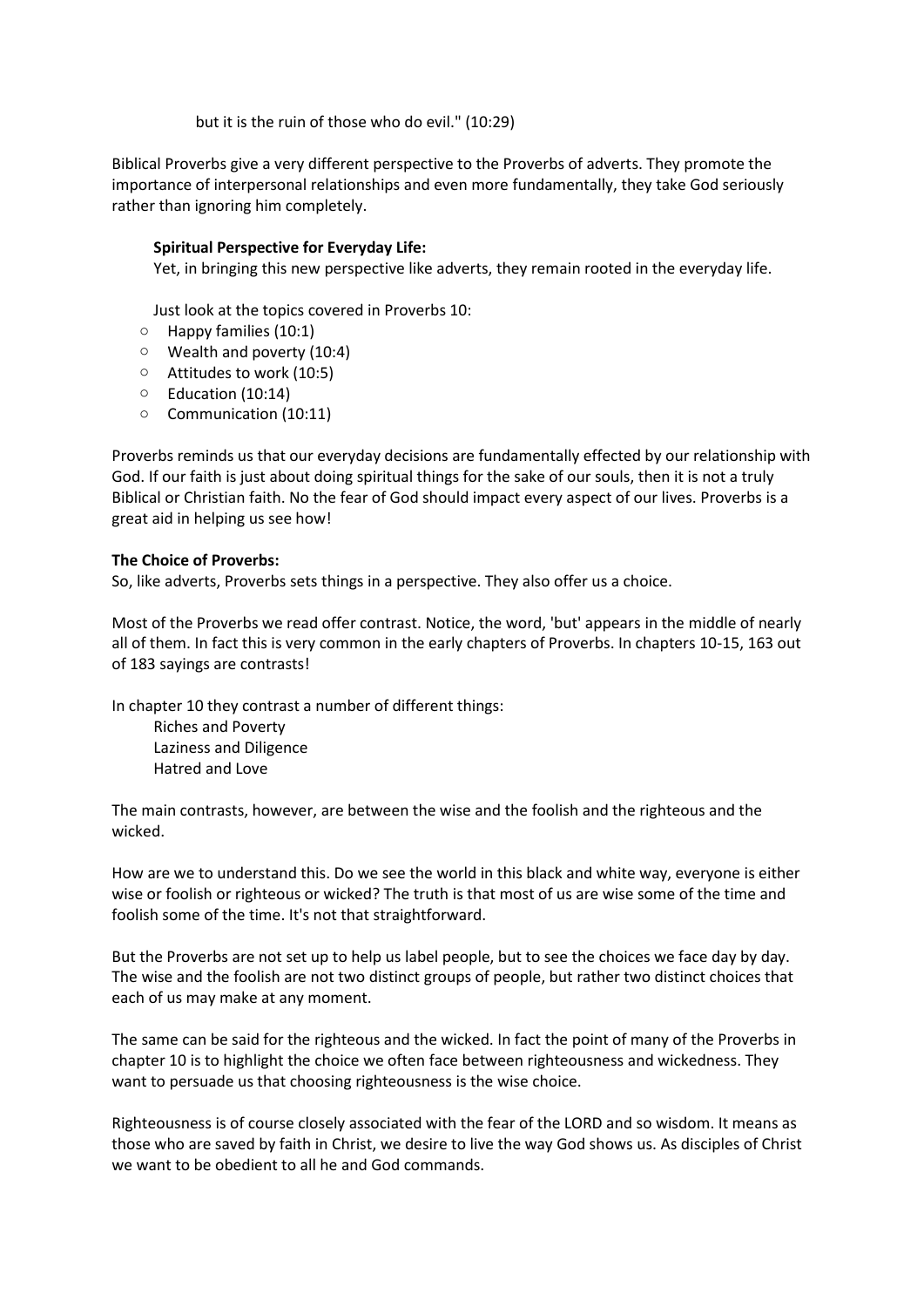To choose righteousness, to obey God is wise, because it leads to better outcomes. That is the thrust of many of these Proverbs.

First of all look at what righteousness brings:

Life - 10:2 Blessed by others 10:6, 7 Safety, Security 10:9

Success - 10:24 Joy - 10:28

In contrast look at what wickedness brings: Wealth, but with no lasting value - 10:2 Cursed by others - 10:6, 7 Punishment - 10:9

> Overtaken by what you dread - 10:24 Failed dreams - 10:28

When you put the choice like this clearly, righteousness is the right way to go! To misquote Ewan McGregor from *Trainspotting*, choose 'Righteousness, choose life!'

But, people don't really believe the Proverbs, because they do not ultimately have the same perspective or faith as the writer of Proverbs. They don't believe in or take seriously the God who created them and made them. They think they can go their own way, that life is about making the most of the now before you die. Such an attitude is fed by modern adverts, but is nothing new. It is the 'bucket list' perspective.

Yet, they will also often point to what seems to be the experience of life around them. Aren't there many examples of the wicked who are wealthy, healthy and strong?

#### **Objection: Is this always true?**

In fact the rest of the Bible contains a number of places that seem to question what at first glance seems to be the simplistic attitude of the Proverbs.

Yet, even Proverbs is not quite that simplistic. It accepts that people will become rich through wickedness and that the wicked will be around for a while:

"Ill-gotten treasures are of no value,

but righteousness delivers from death." (10:2)

"When the storm has swept by, the wicked are gone, but the righteous stand firm for ever." (10:25)

It envisages that the wicked may be successful for a time, but that their ultimate fate is to lose everything. This is the perspective that belief in God as the ultimate true judge brings.

It is also the perspective that comes from following Jesus. After all Jesus more than anyone else was the 'Righteous-one.' When he was baptised, God the Father declares: "This is my Son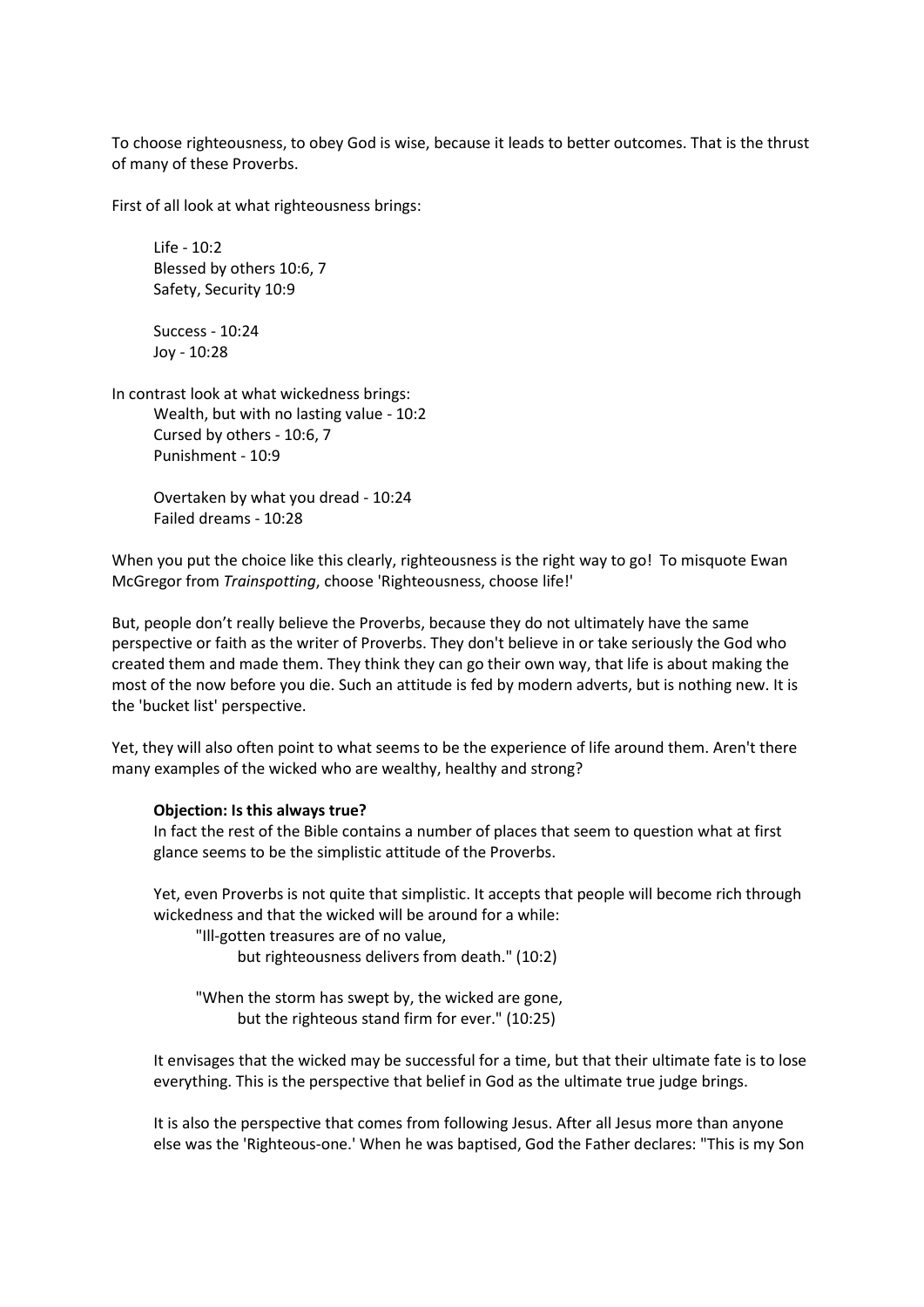with whom I am well pleased" which can perhaps be seen as a Trinitarian form of 10:1: 'A wise son brings joy to his father.' It certainly shows that he was the 'Righteous -one.'

Yet, despite this he faced the terrible death of crucifixion. If you stopped the story on Good Friday it would contradict all that Proverbs is teaching here. But the story did not end there. Jesus faced the storm of the cross and his death and burial and yet still, God brought him through to life in the resurrection, so that he will indeed stand firm for ever.

The basic gospel narrative shows us that in the short term, these Proverbs can seem to be wrong, but in the eternal perspective, God will ultimately bring life to those who choose righteousness, to those who trust in and live for him.

In fact the gospel also reminds us that even if you've been choosing wickedness your whole life, God still offers you the chance to change track and choose righteousness and so to choose life.

### **The Desire Promoted by Proverbs**

So what about desire and joy?

The choice to follow righteousness rather than wickedness is often presented as a choice to abandon pleasure and joy for something serious and boring. Yet, this is the attitude of the fool:

"A fool finds pleasure in evil conduct…" (10:23a)

Yet, to challenge that belief the Proverb goes on:

"but a man of understanding delights in wisdom." (10:23b)

In fact, seeking righteousness is just as much about desiring to have joy and happiness in life as those who seek that in drugs, sex, wealth, stuff or going on holiday. The difference is that such a choice in life will be ultimately more successful.

## As 10:28 says:

"The prospect of the righteous is joy, but the hopes of the wicked come to nothing." (10:28)

Like any advertising campaign, Proverbs through its carefully crafted slogans wants to create in us a desire, but not a desire to spend our money on things that offer temporary pleasure, but a desire for righteous living and wisdom. It's not a choice to give up on happiness for righteousness, but to discover that righteousness is the only true root to happiness, the only way that will truly succeed.

#### As Jesus says,

"Blessed are those who hunger and thirst for righteousness, for they will be filled." (Matthew 5:6)

## **So what will you choose?**

So will you choose wisdom and righteousness? Will you take on the perspective that is framed by the fear of the LORD? If so then that should begin to show itself in our day to day lives.